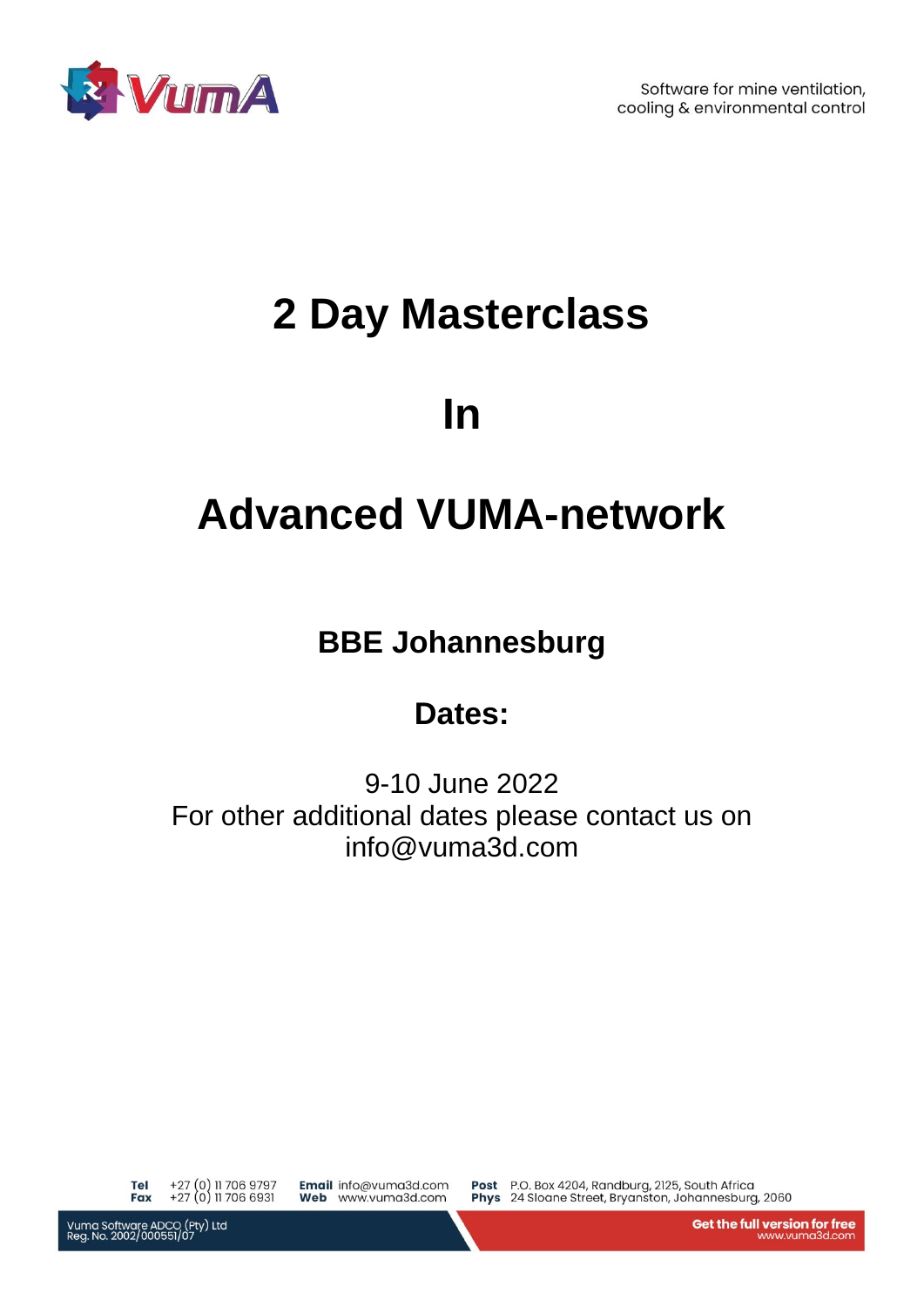

# Boost your VUMA skills!

The 2-day masterclass in *Advanced VUMA-network* teaches complex principles of modelling for a variety of mining projects. The course is designed to enhance the level of expertise in ventilation modelling techniques for experienced users in ventilation planning and design using VUMA. Throughout the course, techniques will be presented in the context of practical mining industry applications, ensuring comprehensive and reliable outcomes.

Good ventilation modelling practices and quality control should not be an afterthought, but rather an integral part of ventilation modelling.

#### Drive ventilation planning and design in your company

This course is delivered in collaboration with the BBE Group. Learn from industry thought leaders as you recognize the untapped potential VUMA can bring to your business planning process. The course is designed to allow for 2 days of experiential learning under the guidance of the VUMA software team.

## In just 2 days you will:

- Enhance practical ways for ventilation planning and design from greenfield through to fullscale mining operations
- Recognise the risk and value of ventilation modelling and design in mining projects
- Unpack features and dashboards for the modelling process
- Work through case studies and practical exercises
- Deep dive of ventilation model reviews
- Presenting a model

# How will you learn?

Each course is broken down into manageable modules designed to accelerate your learning process. You'll be supported as you engage in individual activities and group discussions, ensuing you feel confident with VUMA.

#### **Day 1**

- Check In
- Speed networking
- VUMA Recap of essentials course
- Advanced Reference drawing management
- Secondary ventilation
- Professional and efficient set-up for model construction

Email info@vuma3d.com Web www.vuma3d.com

Post P.O. Box 4204, Randburg, 2125, South Africa Phys 24 Sloane Street, Bryanston, Johannesburg, 2060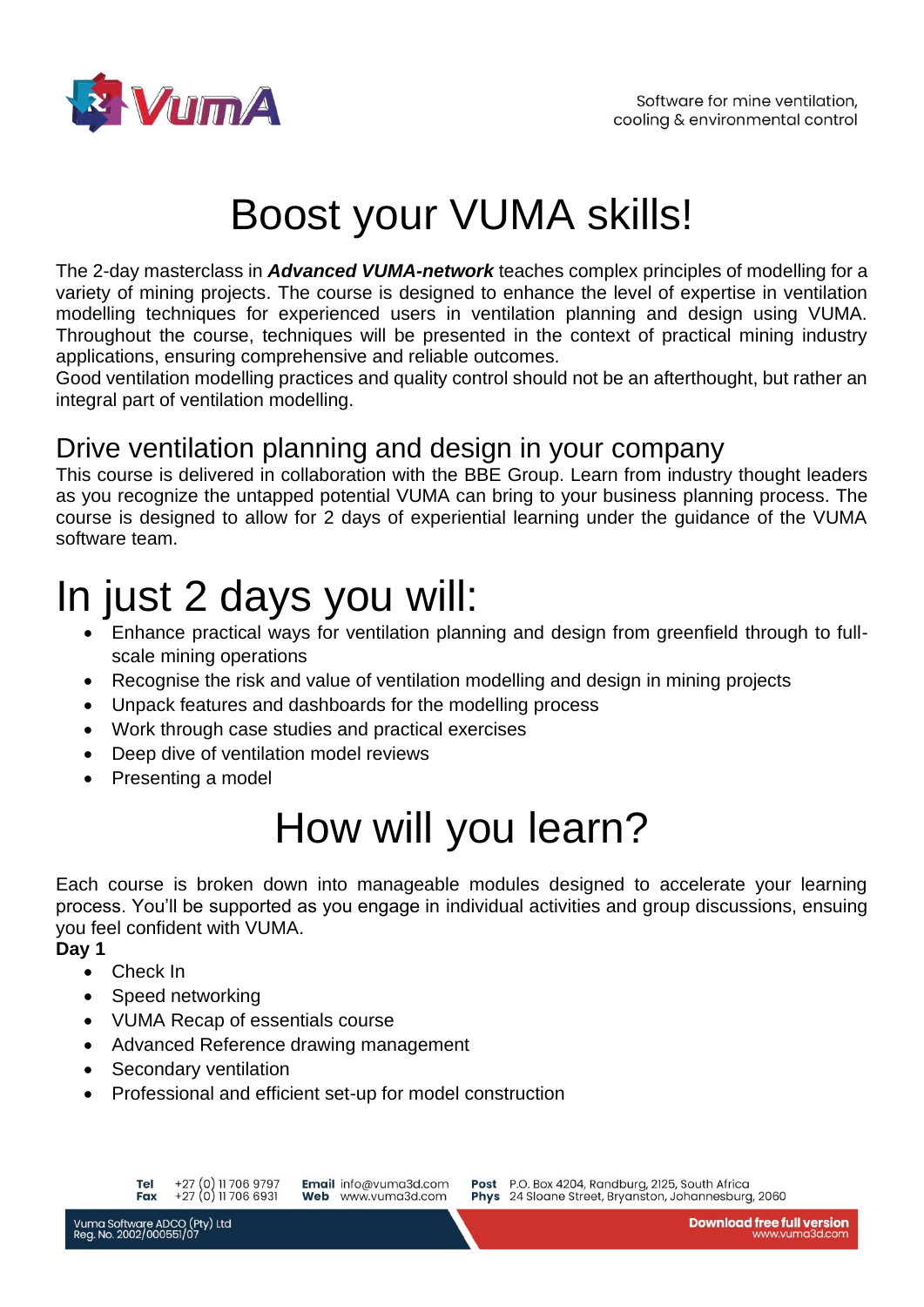

#### **Day 2**

- Planned controls and costing
- Stages
- Escape route planning
- Auditing and review of a ventilation model
- Energy balance
- Blast clearance simulations
- What ifs
- Presenting with VUMA

# Who will you learn from?

This masterclass is guided by VUMA Software team members who will share their experience and in-depth subject knowledge with you throughout the course



Miguel Coelho **Hendrik Botma** 



Ventilation Engineer Chief Technology officer

**Miguel Coelho** is a BEng Hons Mining Engineer who has chosen to specialise in ventilation and the related disciplines. He has been employed as Ventilation Engineer at BBE Consulting since March 2016. He has 10 years of professional and practical experience in mine ventilation engineering on mine and corporate levels, gained during his employment at Anglo American, and currently, BBE Consulting. He has experience in all major commodities, employing various mining methods, including narrow tabular, bord and pillar, block caving and sub level open stoping. Miguel has authored and co-authored six papers on mine ventilation and cooling planning and design that have been presented at conferences. Miguel has a keen interest in ventilation/cooling control automation (VoD) and the interaction between software and control technology.

**Hendrik Botma** is the Chief Technology Officer (CTO) of VUMA Software. He has been developing VUMA for over 10 years, Hendrik was involved in the evolution of the software from a basic 2D program to a fully-fledged ground-breaking 3D simulation suite. He has contributed to many

+27 (0) 11 706 9797 **Tel** +27 (0) 11 706 6931 Fax

Email info@vuma3d.com Web www.vuma3d.com

Post P.O. Box 4204, Randburg, 2125, South Africa Phys 24 Sloane Street, Bryanston, Johannesburg, 2060